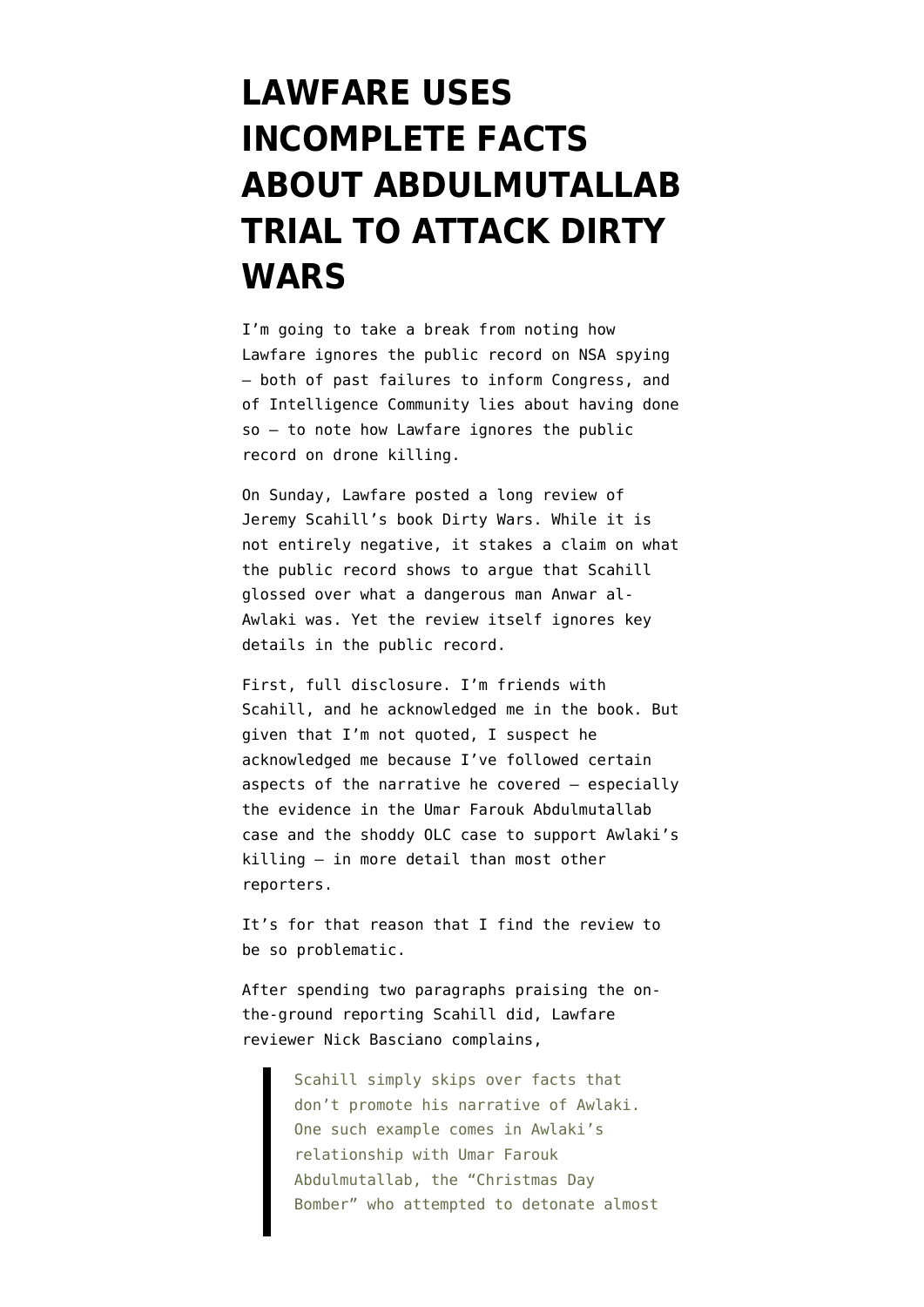three ounces of PETN aboard Northwest flight 253 on its descent to Detroit. A [publically-available and widely-cited](http://www.washingtonpost.com/wp-srv/world/documents/umar-farouk-abdul-mutallab-sentence-brief.pdf) [sentencing memorandum](http://www.washingtonpost.com/wp-srv/world/documents/umar-farouk-abdul-mutallab-sentence-brief.pdf) for Abdulmutallab describes how Awlaki housed Abdulmutallab in Yemen and took him to AQAP's primary bomb-maker, Ibrahim Al Asiri. There, they "discussed a plan for martyrdom mission" and Awlaki himself gave the bombing plot "final approval and instructed Defendant Abdulmutallab on it." Awlaki's "last instructions," the memorandum continues, "were to wait until the airplane was over the United States and then to take the plane down." Without dealing with this evidence from the Abdulmutallab trial, Scahill admits that Awlaki was only "in touch" with Abdulmutallab, insisting that "no conclusive evidence [was] presented, at least not publicly, that Awlaki had played an operational role in any attacks." Why such a relevant piece of evidence isn't included in Scahill's retelling of the Abdulmuttallab plot is unclear, but it isn't the only instance of turning a blind eye to evidence linking Awlaki's directly to terrorism.

The trial, of course, took place several weeks after the final event of Scahill's narrative, the killing of Abdulrahman al-Awlaki [Correction: The trial took place on October 11 and 12, 2009, before Abdulrahman's death. But as I note, the narrative presented there differs in key ways from the one Basciano adopts]. The sentencing took place several months later. That doesn't mean Scahill couldn't have included the evidence from "the trial." But it was not part of the narrative arc Scahill told in the book.

Moreover, Basciano's description ignores the reporting Scahill did do on Awlaki's role in Abdulmutallab's attempted attack, reporting based on talking to people who knew of Abdulmutallab's movements in Yemen.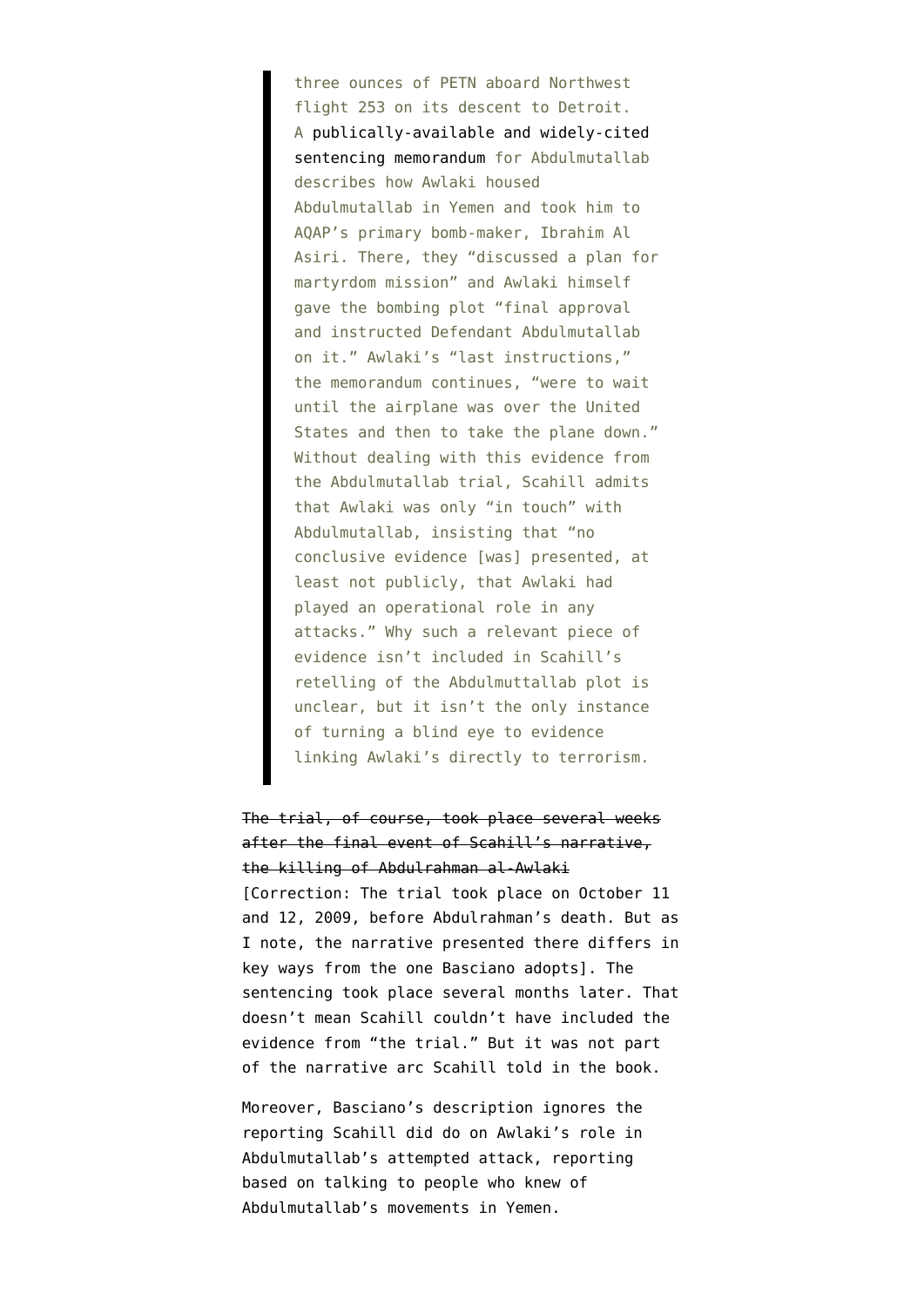A local trial leader from Shabwah, Mullah Zabara, later told me he had seen the young Nigerian at the farm of Fahd al-Quso, the alleged USS Cole bombing conspirator. "He was watering trees," Zabara told me. "When I saw [Abdulmutallab], I asked Fahd, 'Who is he?'" Quso told Zabara the young man was from a different part of Yemen, which Zabara knew was a lie. "When I saw him on TV, then Fahd told me the truth."

Awlaki's role in the "underwear plot" was unclear. Awlaki later claimed that Abdulmutallab was one of his "students." Tribal sources in Shabwah told me that al Qaeda operatives reached out to Awlaki to give religious counseling to Abdulmutallab, but that Awlaki was not involved in the plot. While praising the plot, Awlaki said he had not been involved with its conception of planning. (318)

After having complimented Scahill's efforts to speak to people on the ground, Basciano did not mention that he had done so, too, in regards to the Abdulmutallab attack.

Moreover, if Scahill had used the material released in relation to the trial, the evidence would be much muddier than Basciano lays out. After all, the narrative Basciano finds centrally important is just one of three confessions Abdulmutallab made:

> On December 25, 2009, Abdulmutallab [claimed](http://www.emptywheel.net/2012/02/14/when-was-doj-going-to-get-around-to-telling-us-about-awlaki-part-one/) "Abu Tarak" prepared all aspects of the attack. A DOJ source has since said that Abu Tarak "was" Awlaki, but that claim conflicts with DOJ's own sentencing memo, which attributes at least one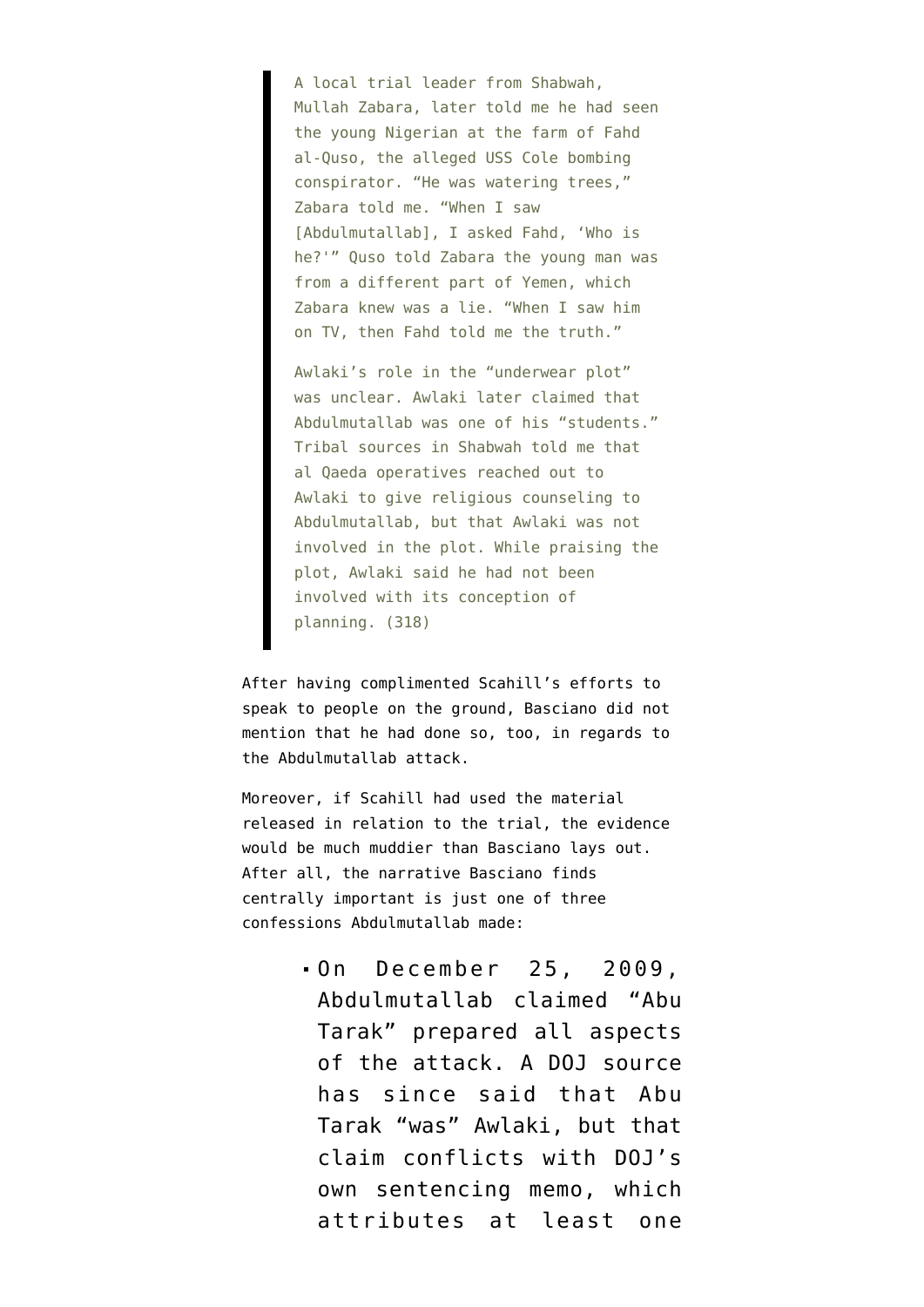activity Abdulmutallab attributed to Abu Tarak to Ibrahim al-Asiri.

- Sometime after Dana Priest [reported](http://www.washingtonpost.com/wp-dyn/content/article/2010/01/26/AR2010012604239_pf.html), on January 27, 2010, that Awlaki had already been placed on JSOC's kill list, and April 15, 2010 Abdulmutallab said Awlaki had a central role, both in directing him to target the US specifically, but also in making his martyrdom video. This confession was made during an interrogation directed in part by the High Value Interrogation Group, after some time in [solitary](http://www.emptywheel.net/2013/05/22/did-solitary-confinement-make-undiebomber-1-0-incompetent-to-represent-himself/) [confinement](http://www.emptywheel.net/2013/05/22/did-solitary-confinement-make-undiebomber-1-0-incompetent-to-represent-himself/), and was offered in [conjunction with a plea](http://www.emptywheel.net/2012/02/14/when-was-doj-going-to-get-around-to-telling-us-about-awlaki-part-one/) [negotations](http://www.emptywheel.net/2012/02/14/when-was-doj-going-to-get-around-to-telling-us-about-awlaki-part-one/) that never reached agreement. This narrative is the one Basciano presents as "fact."
- At his guilty plea, Abdulmutallab [said Awlaki](http://www.emptywheel.net/2013/05/22/in-guilty-plea-abdulmutallab-named-awlaki-as-inspiration-not-as-co-conspirator/) [had inspired his attack](http://www.emptywheel.net/2013/05/22/in-guilty-plea-abdulmutallab-named-awlaki-as-inspiration-not-as-co-conspirator/), but he did not say Awlaki had prepared it (he did not name his co-conspirators, and he also insisted that Awlaki was still alive).

Basciano, in short, commits the same error he accuses Scahill of, ignoring the parts of the case record that don't help his argument.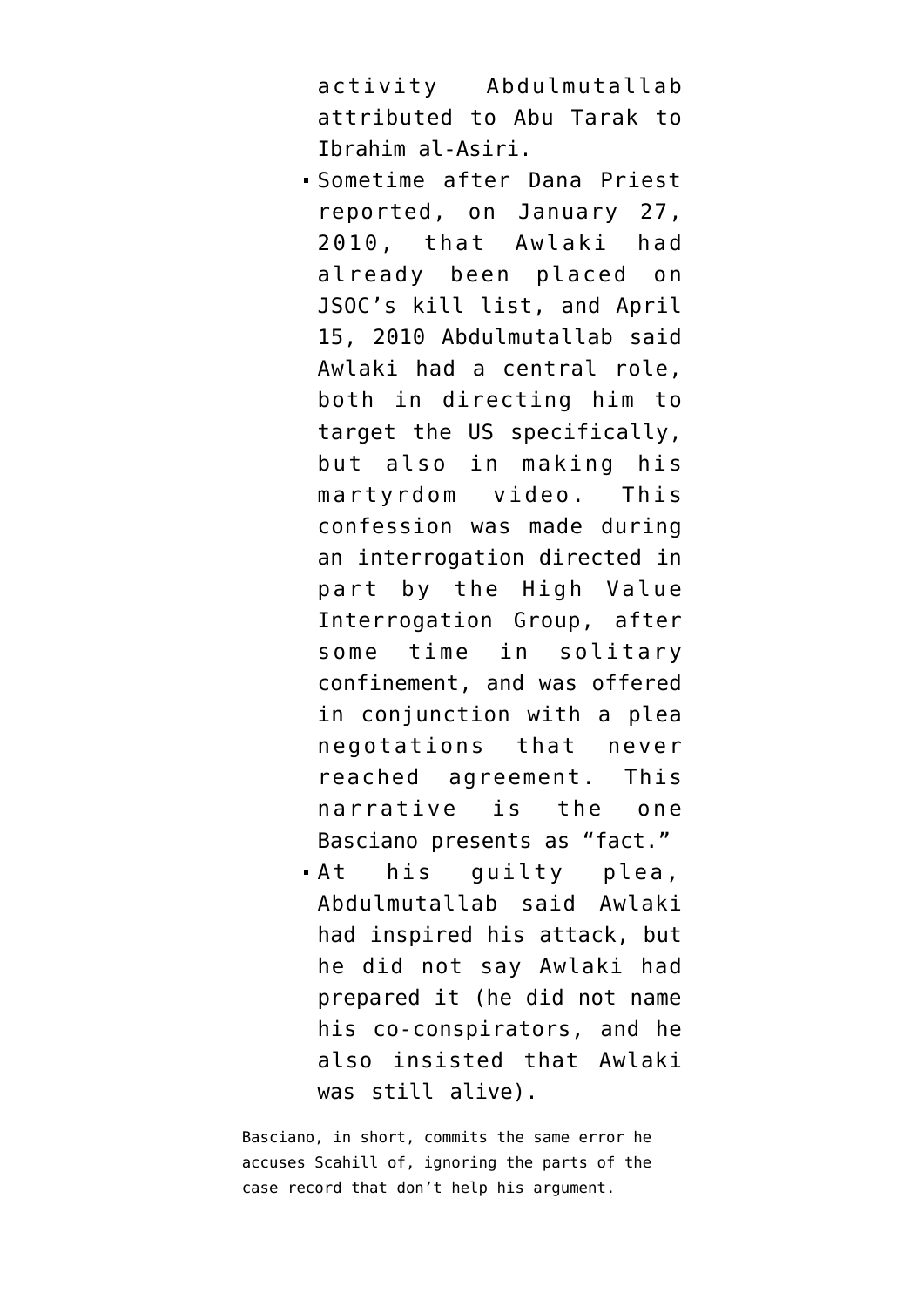And there are a whole slew of reasons the sentencing memo narrative should not be accepted as fact unquestioningly. Dr. Simon Perry, who read Abdulmutallab's interrogation reports, [treated Abu Tarak and Awlaki as](http://www.emptywheel.net/2012/02/11/why-has-the-government-story-about-who-ordered-the-undiebomber-to-attack-the-us-changed/) [different people,](http://www.emptywheel.net/2012/02/11/why-has-the-government-story-about-who-ordered-the-undiebomber-to-attack-the-us-changed/) indicating the reports never include a clear claim that Tarak was Awlaki. The sentencing memo narrative [claims](http://www.emptywheel.net/2013/06/02/why-would-the-undiebomber-make-a-martyrdom-video-in-arabic/) that AQAP's greatest English language propagandist would make a martyrdom video with someone formally schooled in English and still learning Arabic, but make that video in Arabic, even while other English speaking terrorists made their videos in English for the greater propaganda value. It ignores [Fahd al-Quso's](http://www.emptywheel.net/2013/05/21/why-would-the-us-shield-fahd-al-quso-in-february-2012-but-drone-kill-him-in-may-2012/) role in working with Abdulmutallab, which is especially interesting given his apparent central role in training UndieBomb 2.0. Oddly, Abulmutallab's interrogators [discussed](http://www.emptywheel.net/2012/02/13/the-undiebombers-interrogators-talked-about-anwar-al-awlakis-death-just-after-he-was-put-on-kill-list/) Awlaki's possible death during interrogations.

In addition, prosecutors planned the actual trial, during which Abdulmutallab would have had the opportunity to challenge this statement, so as not to rely on it. (Abdulmutallab objected to its use because it was only a proffer, and the prosecutors readily agreed to that demand.) I would suggest they were not confident the narrative would go unchallenged. Their [failure](http://www.emptywheel.net/2013/04/30/exploitation-and-high-value-interrogation-group/) [to indict](http://www.emptywheel.net/2013/04/30/exploitation-and-high-value-interrogation-group/) Awlaki, either in Abdulmutallab's conspiracy charge or on his own, further supports that.

So Basciano's claim Scahill should have presented the sentencing memorandum needs far more context than he gives it, because it not a "fact," but just one version of the "facts," which conflicts with other versions. We don't know which version is correct, because the government chose not to present this narrative in the normal venue for assessing conflicting claims, a trial.

But there's a detail in the public record — and important new reporting from Scahill's book that I find Basciano's silence on just as troubling.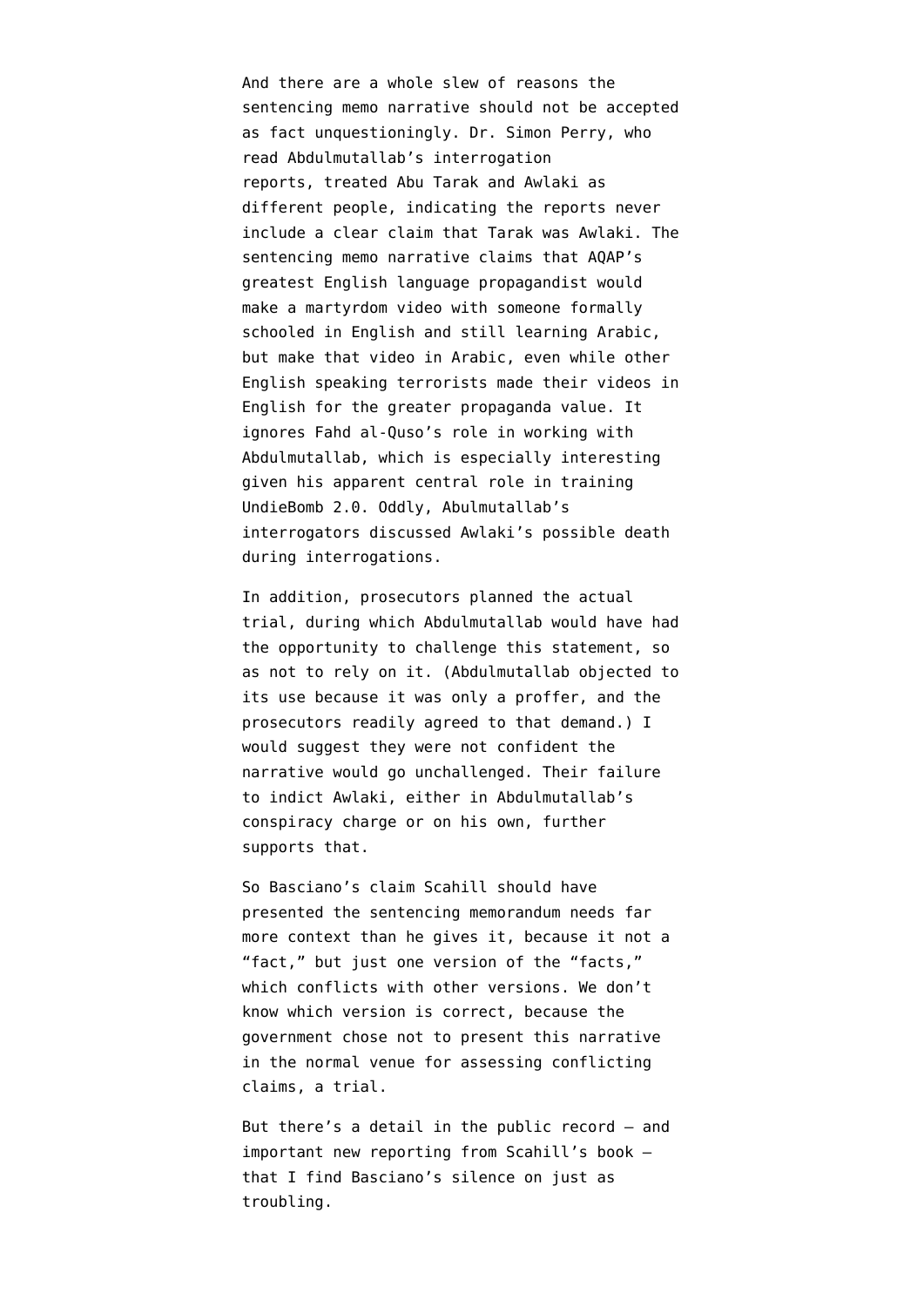As I have [noted,](http://www.emptywheel.net/2012/07/25/what-was-the-evidence-supporting-the-first-strike-on-anwar-al-awlaki/) the [WikiLeaks cable](https://search.wikileaks.org/plusd/cables/10SANAA4_a.html) of the January 2, 2010 meeting between Ali Abdullah Saleh and David Petraeus, in which Saleh blithely notes both Nasir al-Wuhayshi and Awlaki escaped death in a US strike on Christmas Eve 2009, strongly suggests Awlaki was a named target of that attack. Scahill doesn't cite the cable, which would have helped his case. Instead, Scahill relays that, on December 20, Saleh told Awlaki's father his son had been killed in a strike on that day.

> He said, 'Nasser, have you heard the news?' I said, 'What news?' He said, 'Four hours ago, your son was killed by an American airplane.' I said, 'What American airplane? Where?'" Saleh told him the location, a mountainous area of Shabwah. Nasser hung up and started calling tribal leaders in the area, desperate for any information. There had been no air strikes reported. "I don't know why the president told me that," Nasser later told me, adding that he believes the Americans had told Saleh they were going to hit Anwar on that day but that the operation had been called off for some reason. Regardless of the reason, it was now clear: "The Americans really wanted to kill Anwar." (314)

Nasser al-Awlaki is obviously not an unbiased observer (though if he had wanted to lie, he might have crafted a less convoluted story). But Nasser's story, the WikiLeaks cable, and a number of contemporary reports all support the case that Anwar al-Awlaki was targeted by name, not just incidentally, the day before the UndieBomb plot.

That's important because — another public record not cited by either Basciano or Scahill according to the [William Webster report,](http://www.fbi.gov/news/pressrel/press-releases/final-report-of-the-william-h.-webster-commission) Anwar al-Awlaki was not considered to be operational until the UndieBomb attack, a day after (increasing amounts of evidence suggest) Awlaki may have been targeted based solely on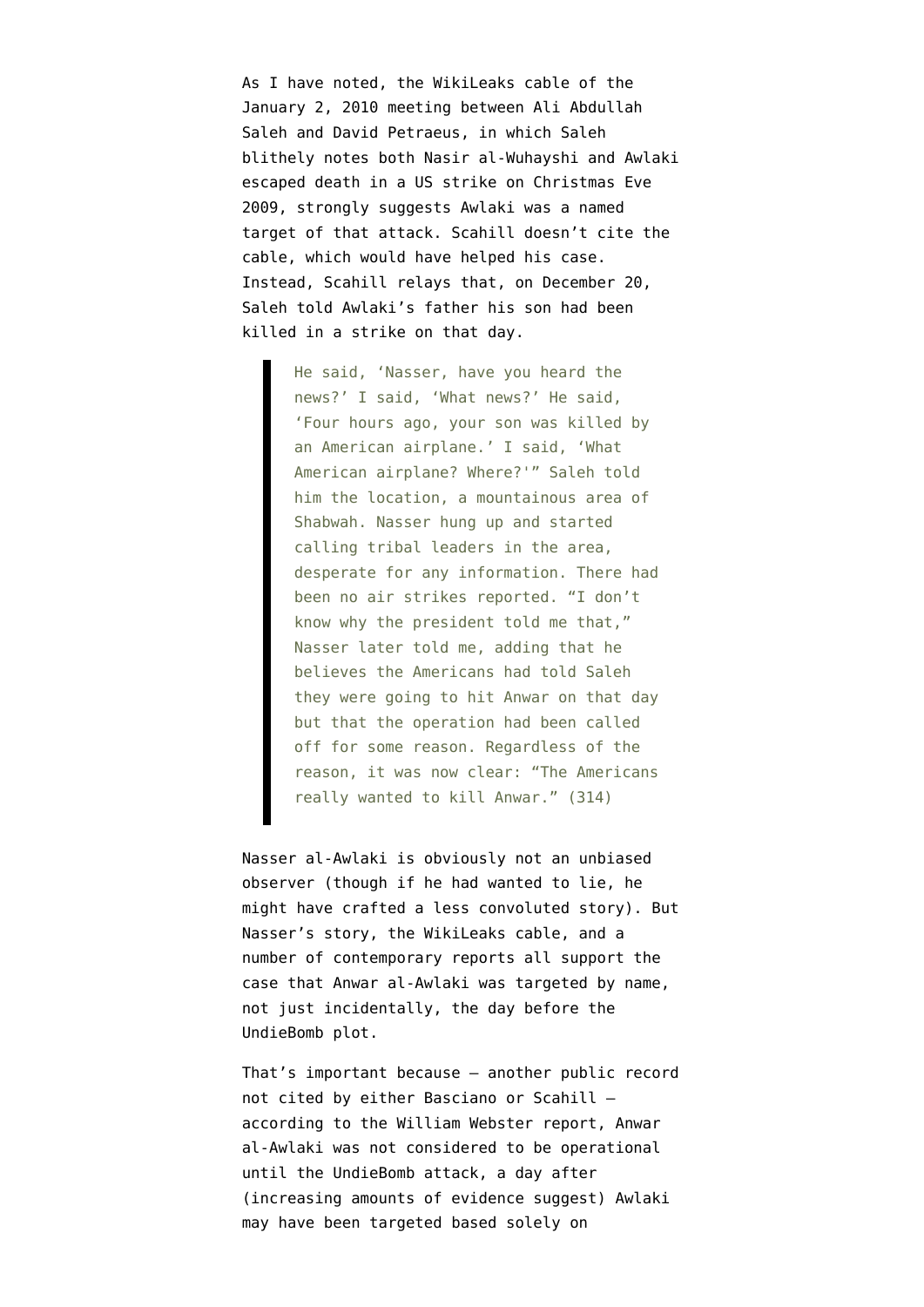Presidential authority. Significantly, FBI sources [immediately started leaking](http://www.washingtontimes.com/news/2009/dec/29/awlaki-personally-blessed-detroit-attack/?page=all) that Abdulmutallab had implicated Awlaki in his Christmas day confession, which we now know to be false (he implicated "Abu Tarak.") Thus, over a month before Abdulmutallab did implicate Awlaki in a plea proffer at the hands of HIG, FBI was already anonymously claiming he had. All just days after the government had apparently tried to kill Awlaki before they had definitive evidence he was operational.

Mind you, Abdulmutallab's confessions are not the only piece of evidence implicating Awlaki (or not) in his attack. The sentencing memo also refers to electronic communications Abdulmutallab wrote to Awlaki. Though curiously, [no one has ever questioned](http://www.emptywheel.net/2013/10/14/dianne-feinsteins-pre-undiebomb-thinking/) why FBI's two Agents spending several hours a day monitoring Awlaki's wiretap missed that particular dot in advance of the attack.

The public record shows two things. A good deal of conflicting information about Awlaki's role in Abdulmutallab's attack (as well as evidence that he grew even closer to Al Qaeda after that point, which Scahill shows too, though even some of that doesn't support the claim he played a leadership role). And solid — but unconfirmed evidence that the government tried to kill Awlaki before they had evidence he was operational, the key criterion that would (according to DOJ's [white paper\)](https://www.documentcloud.org/documents/602342-draft-white-paper.html) make such killing legal. I would suggest those two details must be presented together to understand both the incentives driving the plea deal DOJ tried to get Abdulmutallab to take and the circumstances under which DOJ decided it could kill an American citizen with no recognizable due process.

Basciano is absolutely entitled to attack Scahill's book if he chooses. But for a guy claiming Scahill ignored key facts, he seems to be claiming a mighty selective set of "facts" himself.

Update: In related news, the 6th Circuit has